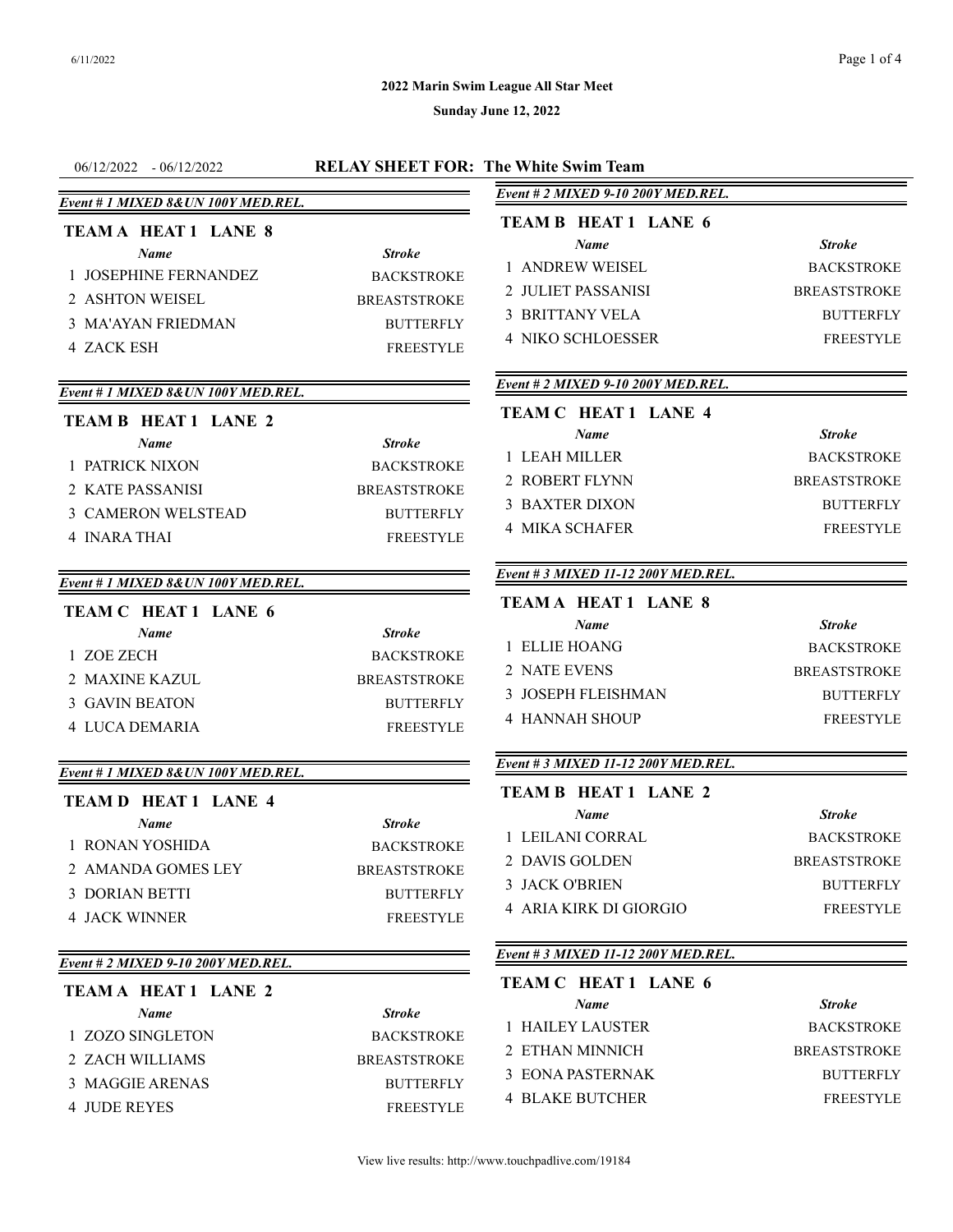## **2022 Marin Swim League All Star Meet**

| $-06/12/2022$<br>06/12/2022                                                                                                                                                                                                                                     | <b>RELAY SHEET FOR: The White Swim Team</b>                                                                                             |                                                                                                                                                                                                                                           |                                                                                                                                                                |
|-----------------------------------------------------------------------------------------------------------------------------------------------------------------------------------------------------------------------------------------------------------------|-----------------------------------------------------------------------------------------------------------------------------------------|-------------------------------------------------------------------------------------------------------------------------------------------------------------------------------------------------------------------------------------------|----------------------------------------------------------------------------------------------------------------------------------------------------------------|
|                                                                                                                                                                                                                                                                 |                                                                                                                                         | Event # 5 MIXED 15-18 200Y MED.REL.                                                                                                                                                                                                       |                                                                                                                                                                |
| Event # 3 MIXED 11-12 200Y MED.REL.<br><b>TEAM D HEAT 1 LANE 4</b><br>Name<br>1 J.P. PERRY<br>2 RIGGINS SCHEUMANN<br><b>3 EVIE NOYES</b><br><b>4 JOHANNA BUSH</b><br>Event # 4 MIXED 13-14 200Y MED.REL.<br><b>TEAMA HEAT 1 LANE 1</b><br>Name<br>1 KATE MORGAN | <b>Stroke</b><br><b>BACKSTROKE</b><br><b>BREASTSTROKE</b><br><b>BUTTERFLY</b><br><b>FREESTYLE</b><br><b>Stroke</b><br><b>BACKSTROKE</b> | <b>TEAM A HEAT 1 LANE 8</b><br>Name<br>1 CATHERINE FAHRNER<br>2 DAVID FINNEY<br>3 ALVAN LIANG<br><b>4 CLAIRE CASSIDY</b><br>Event # 5 MIXED 15-18 200Y MED.REL.<br><b>TEAM B HEAT 1 LANE 2</b><br>Name<br>1 JACKSON CONWAY<br>2 IZZY BABB | <b>Stroke</b><br><b>BACKSTROKE</b><br><b>BREASTSTROKE</b><br><b>BUTTERFLY</b><br><b>FREESTYLE</b><br><b>Stroke</b><br><b>BACKSTROKE</b><br><b>BREASTSTROKE</b> |
| 2 PAUL FALZONE<br>3 ALINA NOYES<br><b>4 CAYDEN YOCK</b>                                                                                                                                                                                                         | <b>BREASTSTROKE</b><br><b>BUTTERFLY</b><br><b>FREESTYLE</b>                                                                             | 3 JADA SWAN<br><b>4 DILLON JOYCE</b>                                                                                                                                                                                                      | <b>BUTTERFLY</b><br><b>FREESTYLE</b>                                                                                                                           |
| Event # 4 MIXED 13-14 200Y MED.REL.                                                                                                                                                                                                                             |                                                                                                                                         | Event # 5 MIXED 15-18 200Y MED.REL.                                                                                                                                                                                                       |                                                                                                                                                                |
| <b>TEAM B HEAT 1 LANE 2</b><br>Name<br>1 LILY DAMSEN<br>2 JETT DAVIS<br>3 AMANDA MAUZY<br><b>4 NICHOLAS BUTLER</b><br>Event # 4 MIXED 13-14 200Y MED.REL.<br>TEAM C HEAT 1 LANE 6<br>Name<br>1 RHYS GARROWAY MYERS                                              | <b>Stroke</b><br><b>BACKSTROKE</b><br><b>BREASTSTROKE</b><br><b>BUTTERFLY</b><br><b>FREESTYLE</b><br><b>Stroke</b><br><b>BACKSTROKE</b> | TEAM C HEAT 1 LANE 6<br>Name<br>1 JACKSON STEWART<br>2 FREDDY GOLDSTEIN<br>3 SAMANTHA CARTER<br><b>4 MAEVE MCAULEY</b><br>Event # 5 MIXED 15-18 200Y MED.REL.<br><b>TEAM D HEAT 1 LANE 4</b><br>Name<br>1 NOLA PALESTRANT                 | <b>Stroke</b><br><b>BACKSTROKE</b><br><b>BREASTSTROKE</b><br><b>BUTTERFLY</b><br><b>FREESTYLE</b><br><b>Stroke</b><br><b>BACKSTROKE</b>                        |
| 2 PARKER HANSEL<br>3 ELLE PHILP<br><b>4 SAMMIE FOLEY</b>                                                                                                                                                                                                        | <b>BREASTSTROKE</b><br><b>BUTTERFLY</b><br><b>FREESTYLE</b>                                                                             | 2 MAGNUS HODGE<br>3 NICHOLAS ARINDUQUE<br><b>4 MAKENA QUINONES</b><br>Event # 56 MIXED 8& UN 100Y FREE REL                                                                                                                                | <b>BREASTSTROKE</b><br><b>BUTTERFLY</b><br><b>FREESTYLE</b>                                                                                                    |
| Event # 4 MIXED 13-14 200Y MED.REL.                                                                                                                                                                                                                             |                                                                                                                                         | <b>TEAMA HEAT1 LANE 8</b>                                                                                                                                                                                                                 |                                                                                                                                                                |
| <b>TEAM D HEAT 1 LANE 4</b><br><b>Name</b><br>1 HALEY BROWN<br>2 SANTI DEL PALACIO<br>3 AVA PELLUMBI<br><b>4 ANDY FINNEY</b>                                                                                                                                    | <b>Stroke</b><br><b>BACKSTROKE</b><br><b>BREASTSTROKE</b><br><b>BUTTERFLY</b><br><b>FREESTYLE</b>                                       | Name<br>1 PATRICK NIXON<br>2 CAMERON WELSTEAD<br>3 ISLA FIESEL<br><b>4 JOSEPHINE FERNANDEZ</b>                                                                                                                                            | <b>Stroke</b><br><b>FREESTYLE</b><br><b>FREESTYLE</b><br><b>FREESTYLE</b><br><b>FREESTYLE</b>                                                                  |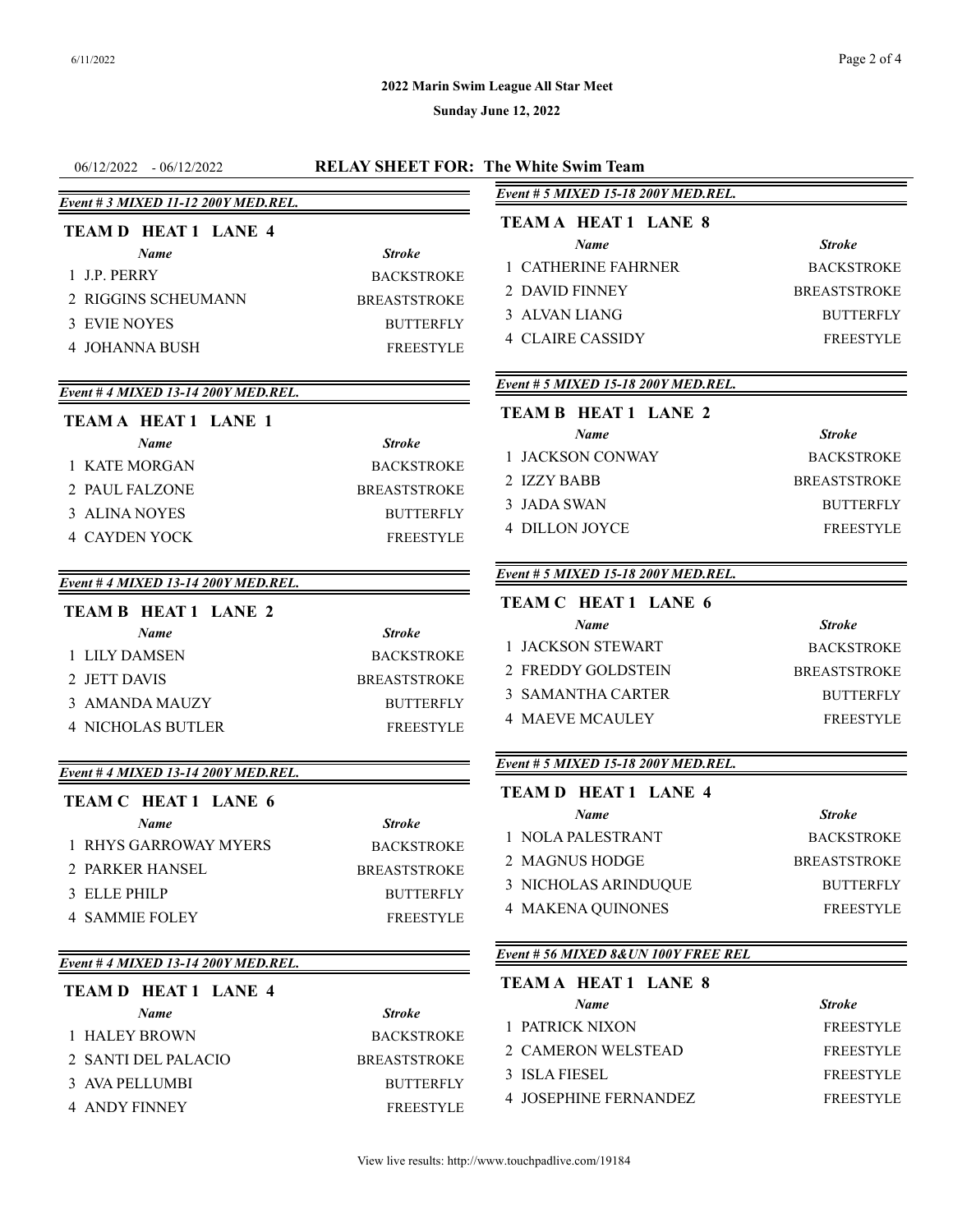## **2022 Marin Swim League All Star Meet**

| $06/12/2022 - 06/12/2022$            |                  | <b>RELAY SHEET FOR: The White Swim Team</b> |                  |
|--------------------------------------|------------------|---------------------------------------------|------------------|
| Event # 56 MIXED 8& UN 100Y FREE REL |                  | Event # 57 MIXED 9-10 200Y FREE REL         |                  |
| <b>TEAM B HEAT 1 LANE 2</b>          |                  | TEAM C HEAT 1 LANE 4                        |                  |
| <b>Name</b>                          | <b>Stroke</b>    | Name                                        | <b>Stroke</b>    |
| 1 KATE PASSANISI                     | <b>FREESTYLE</b> | 1 ZACH WILLIAMS                             | <b>FREESTYLE</b> |
| 2 ELLIE MCDERMOTT                    | <b>FREESTYLE</b> | 2 JUDE REYES                                | <b>FREESTYLE</b> |
| 3 LUCA DEMARIA                       | FREESTYLE        | 3 LEAH MILLER                               | <b>FREESTYLE</b> |
|                                      |                  | <b>4 CHARLOTTE FEARNOW</b>                  | <b>FREESTYLE</b> |
| <b>4 ASHTON WEISEL</b>               | <b>FREESTYLE</b> |                                             |                  |
| Event # 56 MIXED 8& UN 100Y FREE REL |                  | Event # 58 MIXED 11-12 200Y FREE REL        |                  |
| <b>TEAM C HEAT 1 LANE 6</b>          |                  | <b>TEAM A HEAT 1 LANE 8</b>                 |                  |
| <b>Name</b>                          | <b>Stroke</b>    | <b>Name</b>                                 | <b>Stroke</b>    |
| 1 GAVIN BEATON                       | <b>FREESTYLE</b> | 1 DAVIS GOLDEN                              | <b>FREESTYLE</b> |
| 2 ZOE ZECH                           | <b>FREESTYLE</b> | 2 NATE EVENS                                | <b>FREESTYLE</b> |
| 3 INARA THAI                         | <b>FREESTYLE</b> | <b>3 MADISON KATHREIN</b>                   | <b>FREESTYLE</b> |
| <b>4 RONAN YOSHIDA</b>               | <b>FREESTYLE</b> | <b>4 EONA PASTERNAK</b>                     | <b>FREESTYLE</b> |
| Event # 56 MIXED 8& UN 100Y FREE REL |                  | Event # 58 MIXED 11-12 200Y FREE REL        |                  |
| <b>TEAM D HEAT 1 LANE 4</b>          |                  | <b>TEAM B HEAT 1 LANE 2</b>                 |                  |
| Name                                 | <b>Stroke</b>    | <b>Name</b>                                 | <b>Stroke</b>    |
| 1 JACK WINNER                        | <b>FREESTYLE</b> | <b>1 BLAKE BUTCHER</b>                      | <b>FREESTYLE</b> |
| 2 ZACK ESH                           | <b>FREESTYLE</b> | 2 JOHANNA BUSH                              | <b>FREESTYLE</b> |
| <b>3 LILY CARMICHAEL</b>             | <b>FREESTYLE</b> | 3 ELLIE HOANG                               | <b>FREESTYLE</b> |
| <b>4 DORIAN BETTI</b>                | <b>FREESTYLE</b> | <b>4 RIGGINS SCHEUMANN</b>                  | <b>FREESTYLE</b> |
| Event # 57 MIXED 9-10 200Y FREE REL  |                  | Event # 58 MIXED 11-12 200Y FREE REL        |                  |
| <b>TEAMA HEAT 1 LANE 2</b>           |                  | TEAM C HEAT 1 LANE 6                        |                  |
| <b>Name</b>                          | <b>Stroke</b>    | <b>Name</b>                                 | <b>Stroke</b>    |
| 1 MAGGIE ARENAS                      | <b>FREESTYLE</b> | 1 HANNAH SHOUP                              | <b>FREESTYLE</b> |
| 2 NIKO SCHLOESSER                    | <b>FREESTYLE</b> | 2 ETHAN MINNICH                             | <b>FREESTYLE</b> |
| 3 JULIET PASSANISI                   | <b>FREESTYLE</b> | 3 HIRO CHANCE                               | <b>FREESTYLE</b> |
| <b>4 ROBERT FLYNN</b>                | <b>FREESTYLE</b> | <b>4 EVIE NOYES</b>                         | <b>FREESTYLE</b> |
|                                      |                  |                                             |                  |
| Event # 57 MIXED 9-10 200Y FREE REL  |                  | Event # 58 MIXED 11-12 200Y FREE REL        |                  |
| <b>TEAM B HEAT 1 LANE 6</b>          |                  | <b>TEAM D HEAT 1 LANE 4</b>                 |                  |
| Name                                 | Stroke           | Name                                        | <b>Stroke</b>    |
| 1 ZOZO SINGLETON                     | <b>FREESTYLE</b> | 1 ARIA KIRK DI GIORGIO                      | FREESTYLE        |
| 2 BAXTER DIXON                       | <b>FREESTYLE</b> | 2 CHLOE ARWIN                               | <b>FREESTYLE</b> |
| 3 MATTHEW CAO                        | <b>FREESTYLE</b> | 3 J.P. PERRY                                | <b>FREESTYLE</b> |
| <b>4 MIKA SCHAFER</b>                | <b>FREESTYLE</b> | <b>4 JOSEPH FLEISHMAN</b>                   | <b>FREESTYLE</b> |
|                                      |                  |                                             |                  |